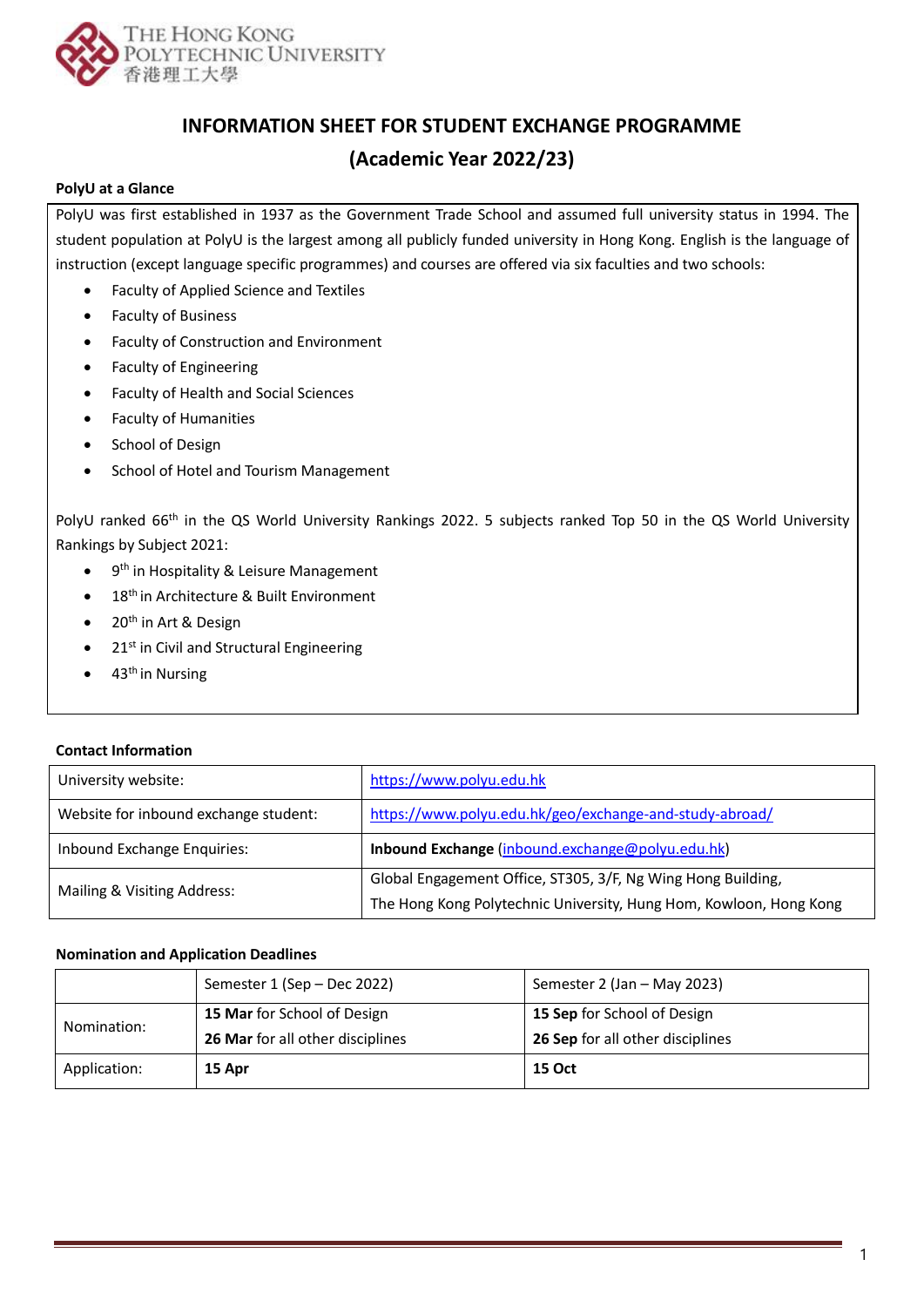

## **Nomination Procedure**

Partner Universities shall complete the online nomination form which will be sent by email. The online nomination form will require:

- Family Name *(as stated on passport)*
- Given Names *(as stated on passport)*
- Student's email address
- Student's date of birth *(format: DD-MMM-YYYY)*
- Level of study at home university
- Semester applied for
- Academic programme applied for (*Not all School of Design disciplines are open to application every semester. Please contact the Global Engagement Office for information.*)

*Note:* 

- *We only accept nominations via online e-submission.*
- *For students applying for programmes in School of Design, please send us students'*

*1) portfolio (Portfolio guidelines: [https://polyu.hk/eHzQa\)](https://polyu.hk/eHzQa)*

*2) transcript copy*

*3) intended programme to be enrolled in*

*4) (apply for Advertising Design Programme) personal statement* 

*to [inbound.exchange@polyu.edu.hk](mailto:inbound.exchange@polyu.edu.hk) right after the nomination. Delay in submission may result in rejection of application.*

## **Application Procedure**

A token will be sent to each nominated student for accessing the online application portal. Students are required to upload the following documents to the portal:

- CV
- Official transcript with grading scale
- Copy of identity document
- Visa application form
- Financial proof
- Passport photo
- English proficiency proof of IELTS 6.0 or TOEFL 80 internet-based (if applicable)

In order to complete the online application, students have to pay a non-refundable administrative fee of **HK\$550**. Such fee covers visa application, courier of visa and courier of transcript etc.

*For details, please refer to our website at:* <https://www.polyu.edu.hk/geo/exchange-and-study-abroad/>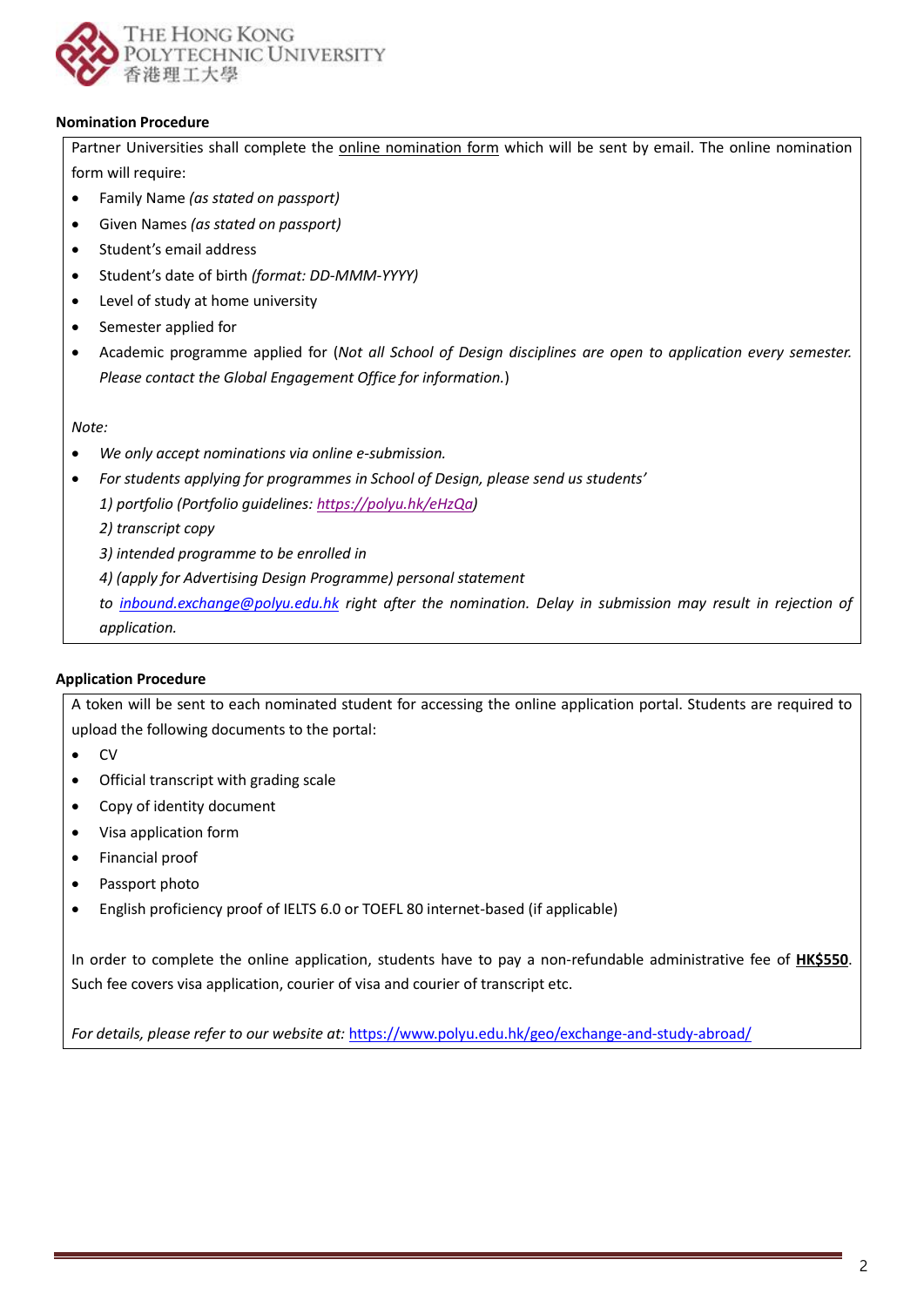

## **Visa Application Procedure**

Please upload a legible scan copy of the visa application form and the relevant documents to the online application portal. Subsequent to the uploading, students are required to send the following documents to Global Engagement Office **by EXPRESS POST or COURIER SERVICE (documents submitted will not be returned) within 2 weeks after completed the online applciation**.

- 1. Completed [ID995A](http://www.immd.gov.hk/pdforms/ID995A.pdf) visa application form with pen-signed signature on p.1-4 and photo affixed on p.2 top right corner. Original ID995A from is required.
- 2. Two passport photos for visa application and student ID. The photo must be a recent colour photograph showing full frontal face with clear facial features, on a white background (no larger than 55mm x 45mm and no smaller than 50mm x 40mm) printed on proper photo paper.
- 3. Printouts of the below documents that you have uploaded to the online application portal.

The following supporting documents should also be **uploaded to the online application portal**.

- 4. Copy of identity document
	- a. **For international student:** Passport (with validity of at least 6 months after completion of the exchange); or
	- b. **For Chinese Mainland student^**: Mainland ID Card and Mainland Residence Registration Card (常住人口登記卡副本); or
	- c. **For Taiwan student**: The information page of Taiwan Passport (with validity of 6 months after completion of the exchange) AND Taiwan ID Card and certified copy of Taiwan Household Registration Record (戶政事務所認證的戶籍謄本); or
	- d. **For Macao student:** Macao ID Card and Visit Permit for Residents of Macao SAR to HKSAR; or
	- e. **For Hong Kong student and student with the right of abode or right to land in Hong Kong:** Hong Kong ID Card
- 5. Copy of proof of financial support which should be a bank document with evidence of **HKD30,000 or more** in holding per semester. The document has to be in English and contains:
	- a. the name of the bank
	- b. the name of the account holder
	- c. a balance equivalent to the minimum amount required
	- d. date of the bank document
	- e. If the applicant is not the account holder, the account holder must write a declaration with personal signature that s/he will financially support the applicant
- 6. Copy of official transcript with grading scale.

^Students from the Chinese Mainland / PRC passport holders should return to their home town to apply for Exit-entry Permit for Travelling to and from Hong Kong and Macao" (EEP) [往来港澳通行證] issued by the Mainland China authorities, and then arrange a relevant Exit Endorsement [逗留(D)簽注] from the Public Security Bureau office where the household registration is kept. EEP copy is not required for visa application, but student must present the EEP and Exit endorsement together with the relevant visa label for immigration arrival clearance.

For detailed information, please refer to the **[Guidebook for Entry for Study in Hong Kong](https://www.immd.gov.hk/pdforms/ID(E)996.pdf)**.

For students attending clinical placements, please read **[Guidebook for Entry for Training in Hong Kong](https://www.immd.gov.hk/pdforms/ID(E)993.pdf)** and complete for[m ID992A.](http://www.immd.gov.hk/pdforms/ID992A.pdf)

**Please note that fail to submit any document may result in rejection or delay in the visa application.**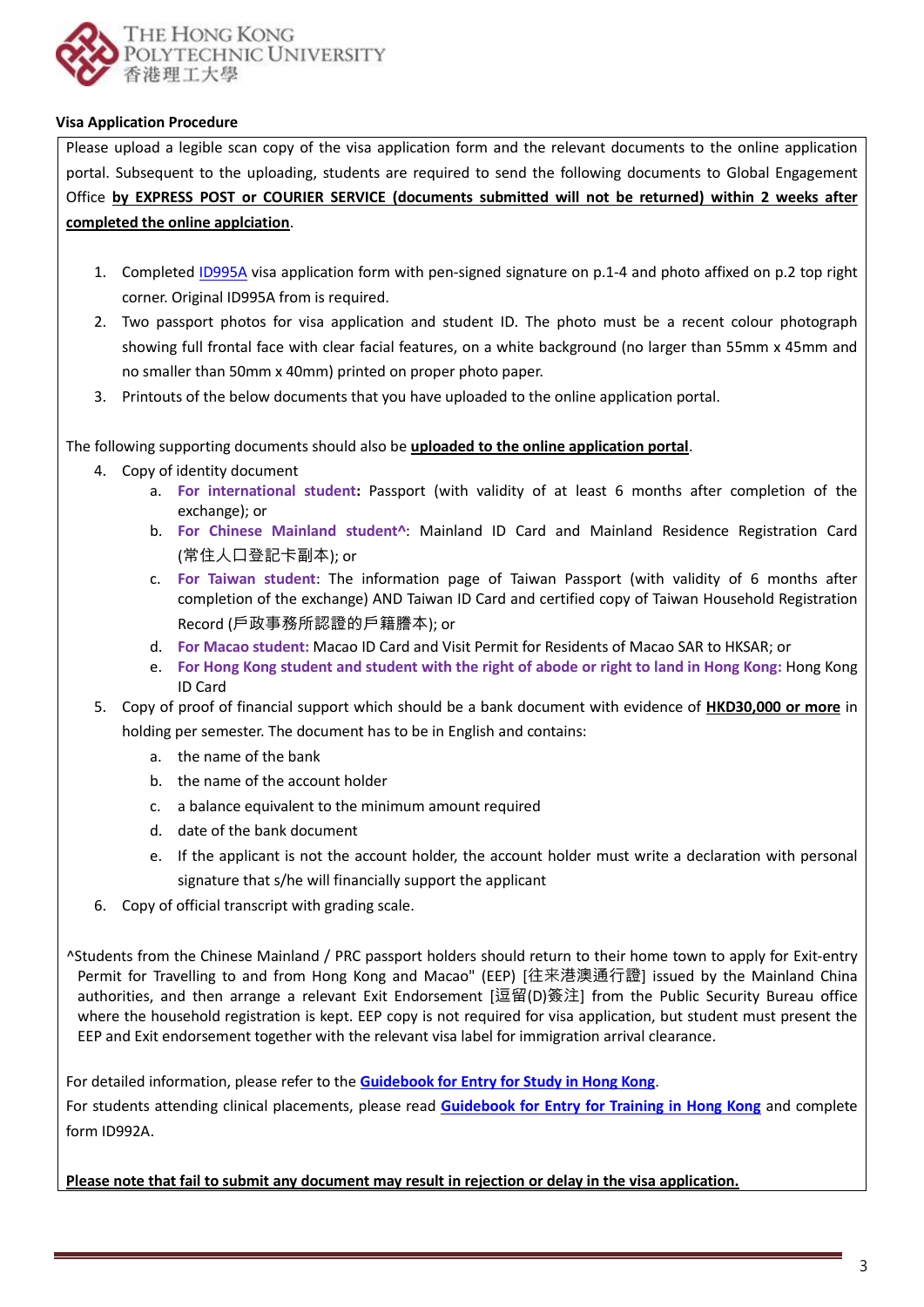

## **Important Dates**

|                                       | Semester 1 (Sep - Dec)                      | Semester 2 (Jan - May)               |
|---------------------------------------|---------------------------------------------|--------------------------------------|
| Hall Check-in/out                     | 23 Aug $2022 - 1$ Jan 2023 (tentative)      | 4 Jan 2023 - 26 May 2023 (tentative) |
| <b>Registration &amp; Orientation</b> | 26 Aug 2022 (tentative)                     | 6 Jan 2022 (tentative)               |
| Class Begins                          | 29 Aug 2022                                 | 9 Jan 2023                           |
| Class Ends                            | 26 Nov 2022                                 | 15 Apr 2023                          |
| Exam Period                           | $1 - 16$ Dec 2022                           | 20 Apr $-6$ May 2023                 |
| Online Academic Calendar              | https://www.polyu.edu.hk/ar/students/AC.pdf |                                      |

#### **Academic Programmes and Courses Available for Exchange Students**

| Website                      | https://www.polyu.edu.hk/geo/exchange-and-study-abroad/                             |  |
|------------------------------|-------------------------------------------------------------------------------------|--|
| Course load requirement      | Minimum study load is 9 credits and maximum is 18 credits (normally 3-6<br>٠        |  |
|                              | subjects).                                                                          |  |
|                              | Most subjects carry 3 PolyU credits and are composed of 39 contact hours.<br>٠      |  |
|                              | At least 50% of your course load should be from student's host department.          |  |
| Medium of teaching           | English (except language subjects)                                                  |  |
| English Language requirement | No proof of English is required for students from partner universities, except from |  |
|                              | Chinese Mainland and Taiwan partner institutions.                                   |  |
|                              | Students should possess proficiency equivalent to IELTS 6.0 or TOEFL 80 internet-   |  |
|                              | based.                                                                              |  |
| GPA requirement              | Recommend with at least 2.7/4.0                                                     |  |
|                              | (Student is evaluated on case-by-case basis, respective Department has the right to |  |
|                              | reject application.)                                                                |  |

## **Accommodation**

|                                  | Exchange students are guaranteed accommodation at the University-managed       |
|----------------------------------|--------------------------------------------------------------------------------|
|                                  | Accommodation (including the Student Halls and Off-campus Housing) for a twin- |
| Accommodation                    | sharing room, no single room is available.                                     |
|                                  | Details can be found at https://www.polyu.edu.hk/sao/student-resources-and-    |
|                                  | support-section/residential-life/                                              |
| Lodging fee                      | HK\$47.6 per day (except Summer)                                               |
| (for Academic Year 2022/23)      | (Subject to change)                                                            |
| Application method & deadline    | Application details will be included in the admission email.                   |
| <b>Estimated living expenses</b> | https://www.polyu.edu.hk/geo/exchange-and-study-abroad/incoming-students/      |